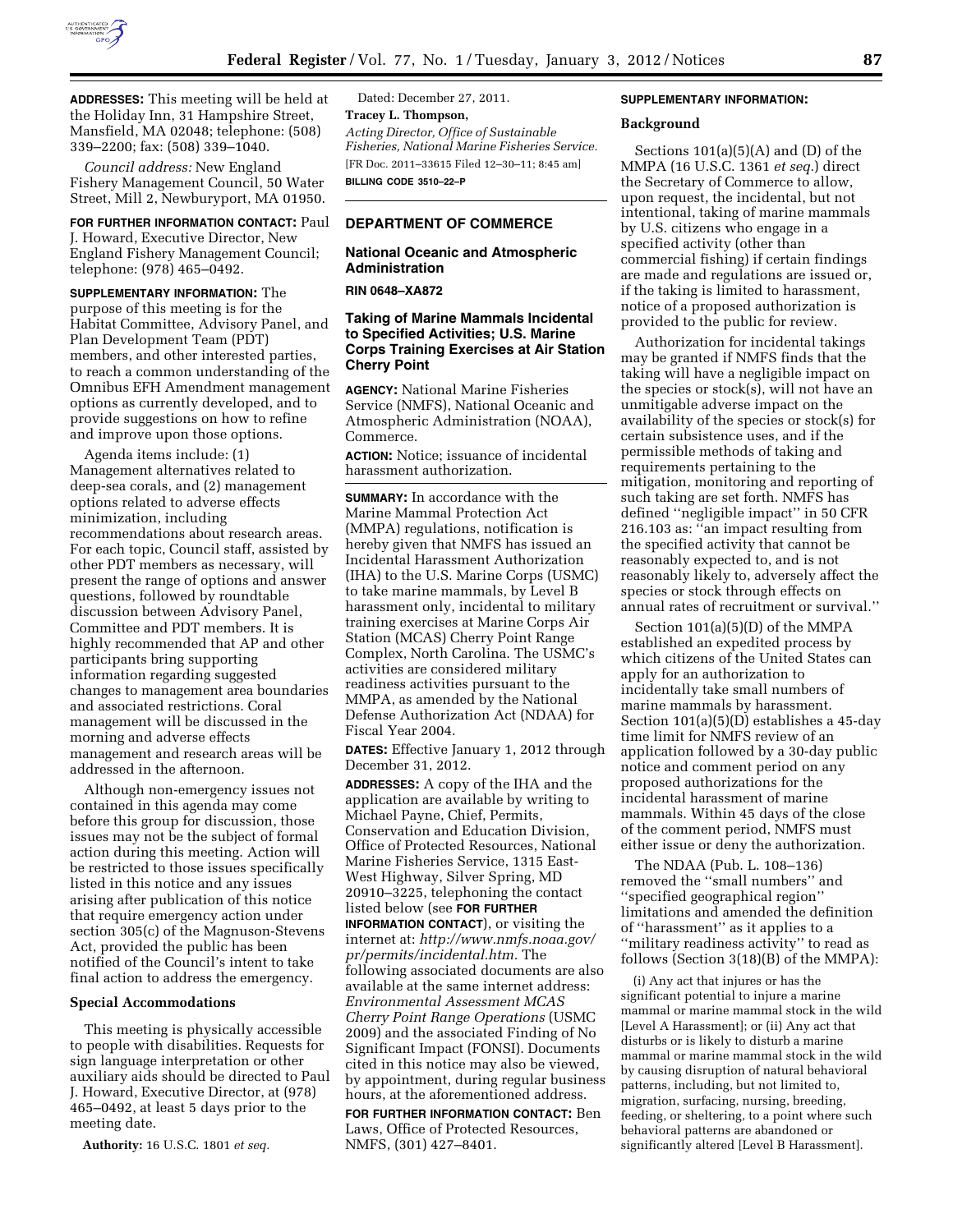## **Summary of Request**

On September 22, 2011, NMFS received an application from the USMC requesting an IHA for the harassment of Atlantic bottlenose dolphins (*Tursiops truncatus*) incidental to air-to-surface and surface-to-surface training exercises conducted around two bombing targets (BTs) within southern Pamlico Sound, North Carolina, at MCAS Cherry Point. NMFS first issued an IHA to the USMC for the same activities that was valid for a period of one year, beginning December 1, 2011 (75 FR 72807; November 26, 2010).

Weapon delivery training will occur at two BTs: Brant Island Target (BT–9) and Piney Island Bombing Range (BT– 11). Training at BT–9 will involve airto-surface (from aircraft to in-water targets) and surface-to-surface (from vessels to in-water targets) warfare training, including bombing, strafing, special (laser systems) weapons; surface fires using non-explosive and explosive ordnance; and mine laying exercises (inert). Training at BT–11 will involve air-to-surface exercises to provide training in the delivery of conventional (non-explosive) and special (laser systems) weapons. Surface-to-surface training by small (i.e., 24–85 ft) military watercraft will also be executed here. The types of ordnances proposed for use at BT–9 and BT–11 include small arms, large arms, bombs, rockets, missiles, and pyrotechnics. All munitions used at BT– 11 are inert practice rounds. No live firing occurs at BT–11. Training for any activity may occur year-round, day or night. Active sonar is not a component of these specified training exercises; therefore, no harassment from active sonar is covered by the IHA.

## **Description of the Specified Activity**

All inert and live-fire exercises at MCAS Cherry Point are conducted so that all ammunition and other ordnances strike and/or fall on the land or water based target or within the existing danger zones or water restricted areas. The BTs are located at the convergence of the Neuse River and Pamlico Sound, North Carolina. Military training activities at the BTs include gunnery; mine laying; bombing; or rocket exercises and are classified into two categories here based on delivery method: (1) Surface-to-surface gunnery and (2) air-to-surface bombing. Exercises may occur year round, day or night (less than 15 percent of training occurs at night).

Surface-to-surface fires are fires from boats at sea to targets at sea. These can be direct (targets are within sight) or indirect (targets are not within sight).

Gunnery exercise employing direct fire is the only category of surface-to-surface activity currently conducted within MCAS Cherry Point. There are four types of air-to-surface activities conducted within the MCAS Cherry Point BTs: Inert mine laying; bombing; gunnery; and rocket exercises which are carried out via fixed wing or rotary wing aircraft. High explosive ordnance is used only at BT–9. The USMC estimates that it may conduct approximately 1,539 aircraft-based and 165 vessel-based sorties, annually, at BT–9 and approximately 6,727 aircraft-based and 51 vessel-based sorties, annually, at BT– 11. The standard sortie consists of two aircraft per bombing run or an average of two and maximum of six vessels. A complete description of these military readiness activities, including the type and amount of ammunition used during training, is available in the proposed **Federal Register** notice for this action (76 FR 71535; November 18, 2011).

## **Description of Marine Mammals in the Area of the Specified Activity**

Only one marine mammal species, the bottlenose dolphin, occurs within Pamlico Sound around the BTs. The endangered West Indian manatee (*Trichechus manatus*) has been sighted rarely (Lefebvre *et al,* 2001; DoN, 2003) within Pamlico Sound; however, the U.S. Fish and Wildlife Service oversees management of this species. Therefore, authorization to harass West Indian manatees is not included in any NMFS' authorization and will not be discussed further.

Four out of seven designated coastal stocks of the Atlantic bottlenose dolphin may occur in North Carolina waters at some part of the year: The Northern Migratory stock (NM; winter); the Southern Migratory stock (SM; winter); the Northern North Carolina Estuarine stock (NNCE; resident, year round); and the more recently identified Southern North Carolina stock (SNC; resident, year round). Dolphins encountered at the BTs likely belong to the NNCE and SNC stock; however, this may not always be the case. NMFS' 2008 stock assessment report provides further detail on stock delineation. All stocks discussed here are considered Depleted under the MMPA (Waring *et al.,* 2010).

In Pamlico Sound, bottlenose dolphins concentrate in shallow water habitats along shorelines, and few, if any, individuals are present in the central portions of the sounds (Gannon, 2003; Read *et al.,* 2003a, 2003b). Finescale dolphin abundance and density studies have been conducted in Pamlico Sound via aerial and boat based surveys (Read *et al.,* 2003; Mayer, 2003;

Goodman *et al.,* 2007). Read *et al.* (2007) also conducted passive acoustic monitoring to determine dolphin presence around the BTs. The survey resulted in varying abundance and density estimates; however, in general, abundance was higher in summer than winter, density estimates ranged from 0.09 to 0.18 dolphins/km2, and abundance around BT–11 was greater than BT–9. A complete description of bottlenose dolphin biology and ecology within Pamlico Sound can be found in the proposed IHA **Federal Register**  notice prepared for this action (76 FR 71535; November 18, 2011).

#### **Effects on Marine Mammals**

As mentioned previously, with respect to military readiness activities, Section 3(18)(B) of the MMPA defines ''harassment'' as:

(i) Any act that injures or has the significant potential to injure a marine mammal or marine mammal stock in the wild [Level A Harassment]; or (ii) any act that disturbs or is likely to disturb a marine mammal or marine mammal stock in the wild by causing disruption of natural behavioral patterns, including, but not limited to, migration, surfacing, nursing, breeding, feeding, or sheltering, to a point where such behavioral patterns are abandoned or significantly altered [Level B Harassment].

The USMC and NMFS have determined that harassment to marine mammals (specifically, bottlenose dolphins) may occur incidental to noise and detonations related to munitions firing on the BTs. These military readiness activities will result in increased noise levels, explosions, and munition debris within bottlenose dolphin habitat. In the absence of planned mitigation and monitoring measures, it is possible that injury or mortality of bottlenose dolphins could occur; however, due to the implementation of the planned measures, NMFS does not anticipate that harassment would rise to the level of injury (Level A harassment), serious injury, or mortality. Therefore, the IHA solely authorizes Level B (behavioral) harassment incidental to the USMC's training activities. NMFS anticipates that bottlenose dolphins may undergo temporary threshold shift, masking, stress response, and altered behavioral patterns (e.g., traveling, resting, opportunistic foraging). A complete description of these impacts is available in the proposed IHA **Federal Register**  notice prepared for this action (76 FR 71535; November 18, 2011).

## **Effects on Marine Mammal Habitat**

Detonations of live ordnance will result in temporary modification to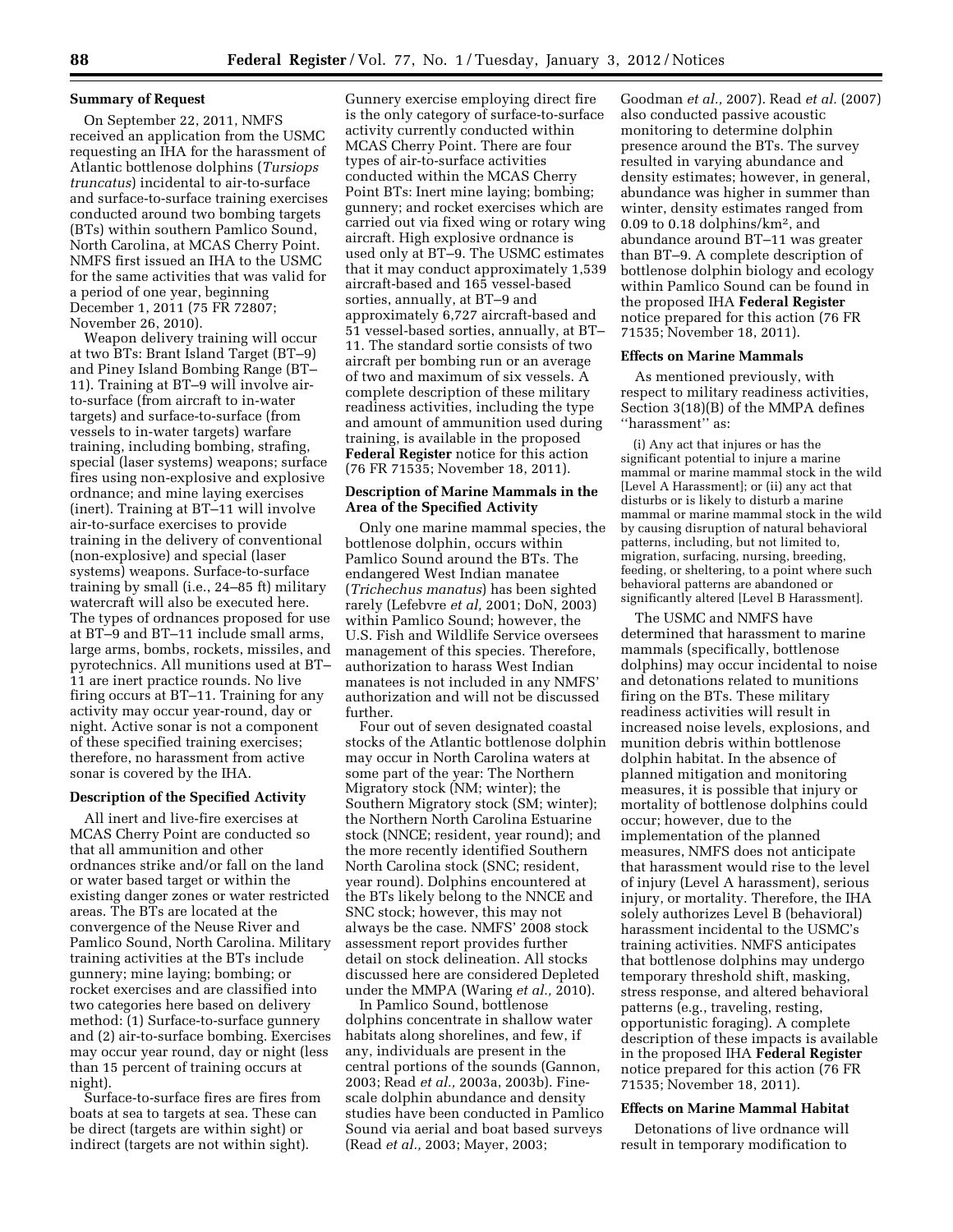physical water properties. Munitions are designed to hit the targets and not explode in-water; however, because the targets are on the water (e.g., ship hull on shoals); in-water explosions may occur. Such explosions will result in the release of gaseous by-products and creation of oscillating bubbles. Should a high-explosive miss the target and explode in-water, a small water plume may erupt. However, these impacts will be temporary and not expected to last more than a few seconds. Any direct hit on the targets are not expected to cause the aforementioned effects as the target would absorb the impact.

Similarly, no long term impacts with regard to hazardous constituents are expected to occur. MCAS Cherry Point has an active Range Environmental Vulnerability Assessment (REVA) program in place to monitor impacts to habitat from its activities. One goal of REVA is to determine the horizontal and vertical concentration profiles of heavy metals, explosives constituents, perchlorate nutrients, and dissolved salts in the sediment and seawater surrounding BT–9 and BT–11. Results of recent sampling indicate that explosive constituents (e.g., trinitrotoluene (TNT), cyclotrimethylenetrinitramine (RDX), and hexahydro-trinitro-triazine (HMX) were not detected in any sediment or water sample surrounding the BTs. Metals were not present above toxicity screening values. Perchlorate was detected in a few sediment samples above the detection limit (0.21 ppm), but below the reporting limit (0.6 ppm). The ongoing REVA would continue to evaluate potential migration of munitions constituents from operational range areas to off-range areas and MCAS Cherry Point would continue to implement mitigation measures as necessary.

In summary, in the absence of planned mitigation and monitoring measures, the potential exists for negative effects on marine mammal habitat. However, because dolphins are not expected to be in the immediate area during live firing, due to monitoring and mitigation measure implementation (discussed later in this document), they will not be subject to any short term habitat alterations caused by in-water and near-water explosions. REVA has found no significant impact on habitat from the USMC's training activities and the ongoing REVA will continue to evaluate potential migration of munitions constituents from operational range areas to off-range areas and MCAS Cherry Point would continue to implement mitigation measures as necessary. Therefore, the impacts to

marine mammal habitat will be minimal.

## **Comments and Responses**

On November 18, 2011, NMFS published in the **Federal Register** a notice of a proposed IHA for the taking of marine mammals incidental to the USMC's training exercises at MCAS Cherry Point and requested comments regarding this request (76 FR 71535). NMFS also sent the proposed IHA notice to the Marine Mammal Commission (Commission). During the 30-day public comment period, NMFS received comments from the Commission on the application and proposed IHA, and has evaluated and considered those comments in the course of making the necessary findings under the MMPA Section 101(a)(5)(D). No additional public comment was received.

*Comment 1:* The Commission recommends that, before issuing the IHA, NMFS require the USMC to (1) describe in detail the environmental and operational parameters and methods used to determine the zones of exposure and to estimate the associated number of takes; and (2) ensure that the USMC has determined the zones of exposure and associated number of takes for all types of ordnance (including practice bombs and 25-mm live rounds).

*Response:* NMFS disagrees with the Commission's statements that the methods used by the USMC to derive safety zones, take, and estimate strike probability were lacking or inadequate. The USMC's application describes how safety zones were derived (based on NMFS explosive harassment criteria) and concluded that Level A harassment could occur at distances around 200 m (656 ft) from the target, based on a threshold of 13 psi-msec. However, the USMC will establish a ''no fire'' zone for a 1000 m (3281 ft) radius around BT– 9, or anywhere within Raritan Bay at BT–11, providing a conservative approach to bottlenose dolphin safety.

The Commission notes that net explosive weights are presented in Table 2 of the proposed IHA **Federal Register** notice for several munitions types that do not have corresponding modeling information presented in Table 9 of the same document. Information for 25-mm live rounds was presented in error; high explosive rounds planned for use by USMC include only 30- and 40-mm rounds. Practice bombs contain no explosive filler, only a small signal cartridge which emits smoke used for visual observation of weapon target impact. Potential impact to marine mammals

from use of these charges is discountable.

*Comment 2:* The Commission also requested that detailed mitigation, monitoring, and reporting requirements be specified in the application and that NMFS should withhold the authorization until the USMC develops and is prepared to implement a plan to evaluate the effectiveness of monitoring and mitigation measures before beginning or, at the very least, in conjunction with, conducting exercises covered by the proposed IHA.

*Response:* NMFS worked closely with the USMC during the application process to develop proper mitigation, monitoring, and reporting requirements designed to minimize and detect impacts from the specified activities. In order to ensure that NMFS can make the findings necessary for issuance of an IHA, NMFS worked with the USMC to develop more comprehensive and acceptable mitigation, monitoring, and reporting requirements. As a result, the USMC prepared a *Marine Mammal and Protected Species Monitoring Plan*  (Plan) and additional monitoring and mitigation measures are contained within the IHA and this notice. NMFS has determined that the Plan and additional monitoring and mitigation measures are adequate to satisfy the requirements of the MMPA.

*Comment 3:* The Commission recommends the NMFS require the USMC to use either direct strike or dynamic Monte Carlo models to determine the probability of ordnance strike.

*Response:* The Commission recommended ''direct strike or dynamic Monte Carlo methods'' while noting that the result of using a new risk probability model would likely provide negligible changes from the model described in the application. The Commission did not provide further guidance on how to calculate risk from a Monte Carlo method and, because any change would be negligible, NMFS does not agree that this alternative method of modeling is necessary for purposes of issuing an MMPA incidental take authorization.

#### **Mitigation**

In order to issue an incidental take authorization (ITA) under Section 101(a)(5)(D) of the MMPA, NMFS must set forth the ''permissible methods of taking pursuant to such activity, and other means of effecting the least practicable adverse impact on such species or stock and its habitat, paying particular attention to rookeries, mating grounds, and areas of similar significance.'' The NDAA of 2004 amended the MMPA as it relates to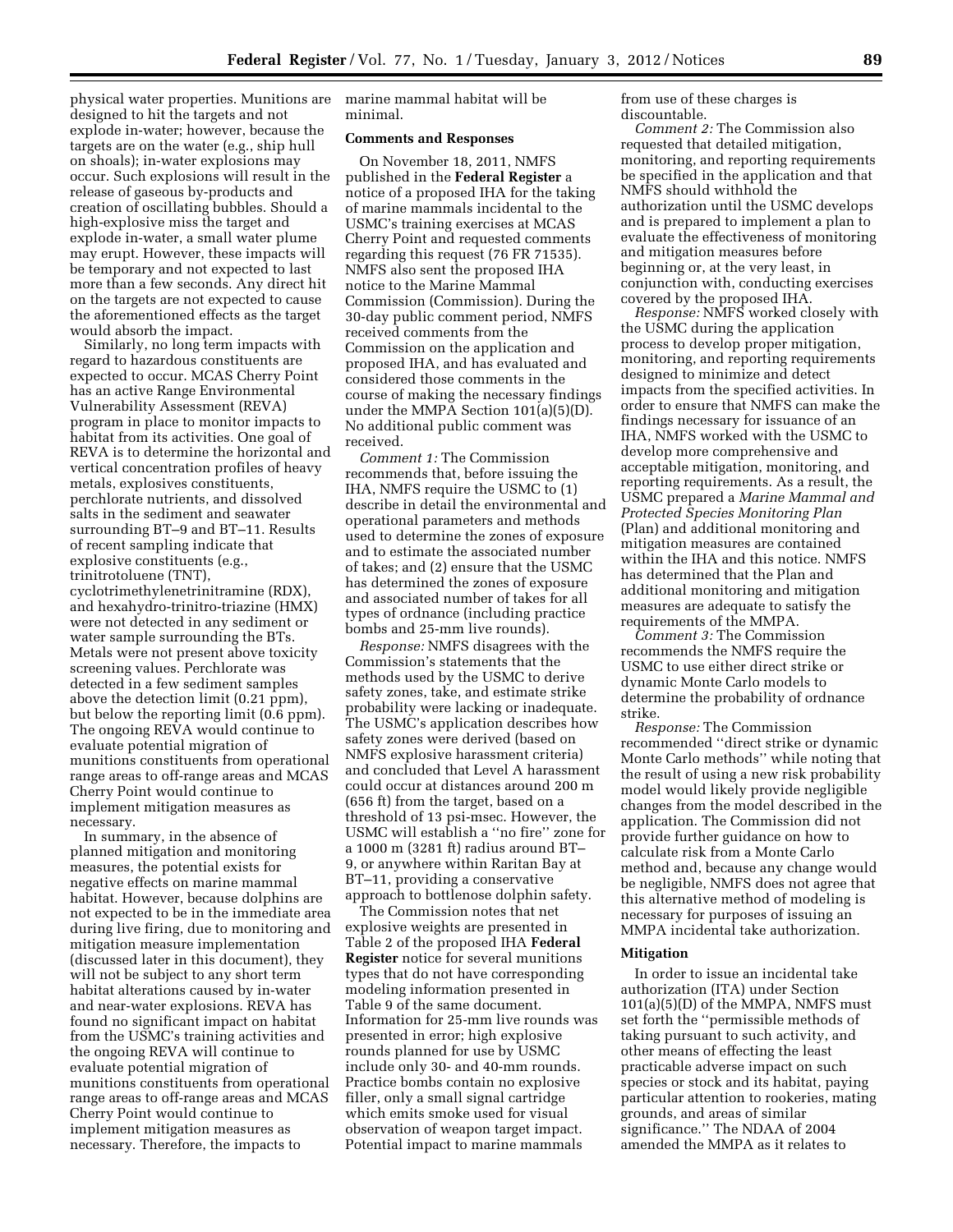military-readiness activities and the ITA process such that ''least practicable adverse impact'' shall include consideration of personnel safety, practicality of implementation, and impact on the effectiveness of the military readiness activity. The training activities described in the USMC's application are considered military readiness activities.

NMFS has carefully evaluated the applicant's proposed mitigation measures and considered a range of other measures in the context of ensuring that NMFS prescribes the means of effecting the least practicable adverse impact on the affected marine mammal species and stocks and their habitat. Our evaluation of potential measures included consideration of the following factors in relation to one another: (1) The manner in which, and the degree to which, the successful implementation of the measure is expected to minimize adverse impacts to marine mammals; (2) the proven or likely efficacy of the specific measure to minimize adverse impacts as planned; and (3) the practicability of the measure for applicant implementation, including consideration of personnel safety, practicality of implementation, and impact on the effectiveness of the military readiness activity. NMFS has determined that the mitigation measures described below provide the means of effecting the least practicable adverse impacts on marine mammal species or stocks and their habitat, paying particular attention to rookeries, mating grounds, and areas of similar significance while also considering personnel safety, practicality of implementation, and impact on the effectiveness of the military readiness activity.

The USMC, in collaboration with NMFS, has worked to identify potential practicable and effective mitigation measures, which include a careful balancing of the likely benefit of any particular measure to marine mammals with the likely effect of that measure on personnel safety, practicality of implementation, and impact on the ''military-readiness activity''. These proposed mitigation measures are listed below. Mitigation monitoring is also described in the *Marine Mammal and Protected Species Monitoring Plan,* the specifications of which are included as conditions in the IHA. While the primary focus of monitoring for both mitigation and reporting shall be on bottlenose dolphins, personnel will also attempt to identify any other marine mammals that might be present within the exclusion zone. In the unlikely event that a marine mammal other than

bottlenose dolphin is sighted within the exclusion zone or determined to have been stranded, injured or killed by target operations, then the same mitigation measure for delay of exercises (described later in this document) prescribed for bottlenose dolphins, or immediate suspension of activities, shall apply, and relevant information will be included in weekly reports and post-IHA monitoring reports.

(1) *Range Sweeps:* The VMR–1 squadron, stationed at MCAS Cherry Point, includes three specially equipped HH–46D helicopters. The primary mission of these aircraft, known by the military acronym PEDRO, is to provide search and rescue for downed 2d Marine Air Wing aircrews. On-board are a pilot, co-pilot, crew chief, search and rescue swimmer, and a medical corpsman. Each crew member has received extensive training in search and rescue techniques, and is therefore particularly capable at spotting objects in the water.

PEDRO crew will conduct a range sweep the morning of each exercise day prior to the commencement of range operations. The primary goal of the preexercise sweep is to ensure that the target area is clear of fishermen, other personnel, and protected species. The sweep is flown at 100–300 m (328–984 ft) above the water surface, at airspeeds between 60–100 knots. The path of the sweep runs down the western side of BT–11, circles around BT–9 and then continues down the eastern side of BT– 9 before leaving. The sweep typically takes 20–30 minutes to complete. The Pedro crew is able to communicate directly with range personnel and can provide immediate notification to range operators. The PEDRO aircraft will remain in the area of a sighting until clear if possible or as mission requirements dictate.

If a marine mammal is sighted during a range sweep, sighting data will be collected and entered into the US Marine Corps sighting database, webinterface, or report generator and this information will be relayed to the training Commander. Sighting data includes the following (collected to the extent possible): (1) Species identification; (2) group size; (3) the behavior of marine mammals (e.g., milling, travel, social, foraging); (4) location and relative distance from the BT; (5) date, time and visual conditions (e.g., sea state (as indicated by Beaufort Wind Force Scale), weather) associated with each observation; (6) direction of travel relative to the BT; and (7) duration of the observation.

(2) *Cold Passes:* All aircraft participating in an air-to-surface

exercise will be required to perform a ''cold pass'' immediately prior to ordnance delivery at the BTs both day and night. That is, prior to granting a ''First Pass Hot'' (use of ordnance), pilots will be directed to perform a low, cold (no ordnance delivered) first pass which serves as a visual sweep of the targets prior to ordnance delivery to determine if unauthorized civilian vessels or personnel, or protected species, are present. The cold pass is conducted with the aircraft (helicopter or fixed-winged) flying straight and level at altitudes of 200–3000 ft (61–914 m) over the target area. The viewing angle is approximately 15 degrees. A blind spot exists to the immediate rear of the aircraft. Based upon prevailing visibility, a pilot can see more than one mile forward upon approach. The aircrew and range personnel make every attempt to ensure clearance of the area via visual inspection and remotely operated camera operations (see Proposed Monitoring and Reporting section in this document). The Range Controller may deny or approve the First Pass Hot clearance as conditions warrant.

(3) *Delay of Exercises:* An active range will be considered ''fouled'' and not available for use if a marine mammal is present within 1000 yards (914 m) of the target area at BT–9 or anywhere within Rattan Bay (BT–11). Therefore, if a marine mammal is sighted within 1000 yards of the target at BT–9 or anywhere within Rattan Bay at BT–11 during the initial range sweep, the pre-ordnance delivery cold pass, or from range camera detection (see 4, later in this document), training will be delayed until the marine mammal moves beyond the 1000 yard radius from the BT–9 target, and is on a heading away from the safety zone, or out of Rattan Bay at BT–11. This mitigation applies to both air-to-surface and surface-to-surface exercises.

(4) *Range Camera Use:* To increase the safety of persons, property, or protected resources near the targets, Range Operation and Control personnel monitor the target area through tower mounted safety and surveillance cameras. The remotely operated range cameras are high resolution and, according to range personnel, allow a clear visual of even small objects floating near the target. A new, enhanced camera system will be installed on BT–11 towers 3 and 7, and on both towers present at BT–9. The new camera system has night vision capabilities with resolution levels near those during daytime. Lenses on the camera system have focal lengths of 40 mm to 2200 mm (56×), with view angles of 18° 10′ and 13° 41′, respectively. The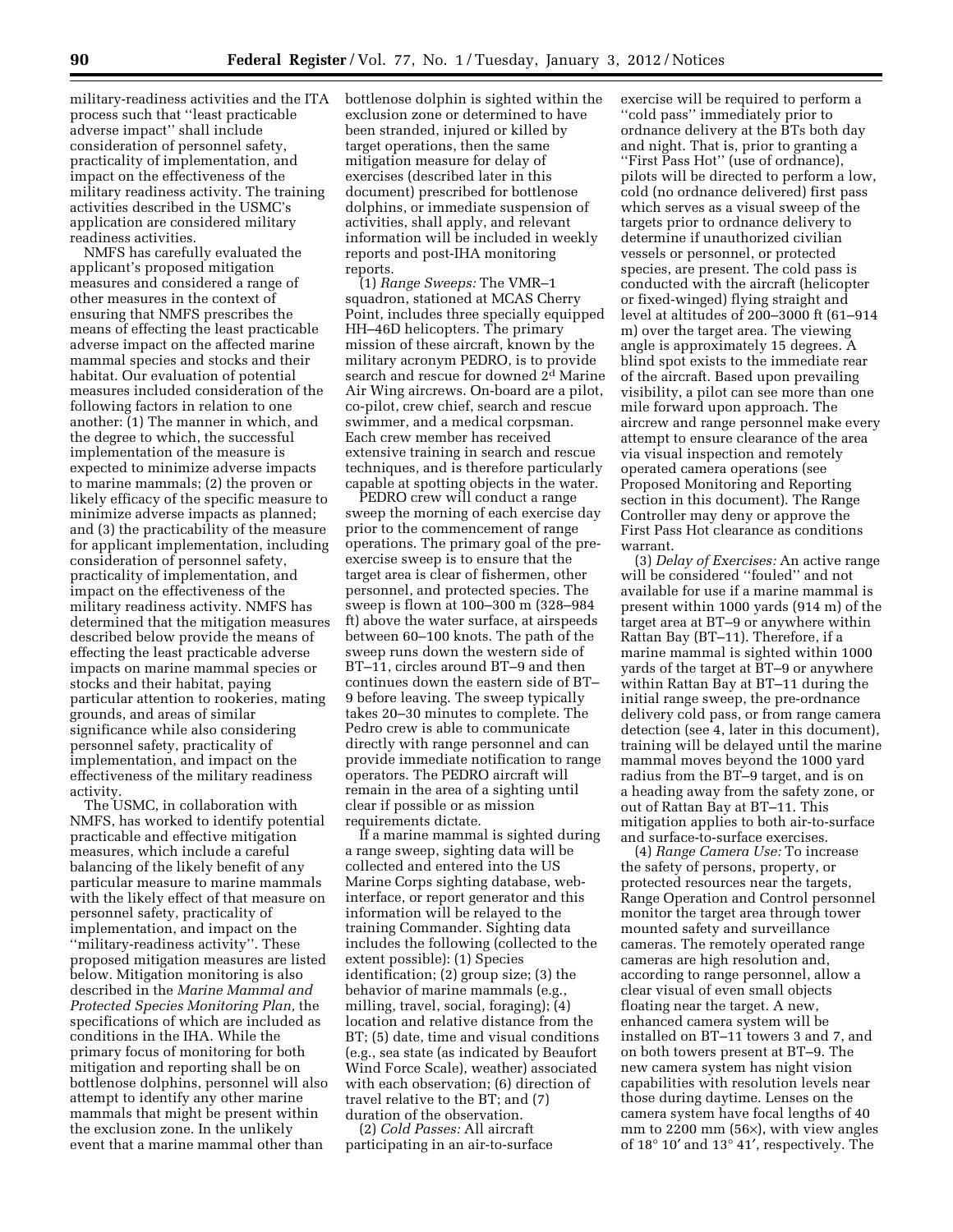field of view when zoomed in on the Rattan Bay targets will be 23 ft (7 m) wide by 17 ft (5 m) high. When focused on the mouth of Rattan Bay, the field of view will be  $87 \times 66$  ft  $(27 \times 20 \text{ m})$ .

Again, in the event that a marine mammal is sighted within 1000 yards (914 m) of the BT–9 target, or anywhere within Rattan Bay, the target is declared fouled. Operations may commence in the fouled area after the animal(s) have moved 1000 yards from the BT–9 target and/or out of Rattan Bay.

(5) *Vessel Operation:* All vessels used during training operations will abide by the NMFS' Southeast Regional Viewing Guidelines designed to prevent harassment to marine mammals (*[http://](http://www.nmfs.noaa.gov/pr/education/southeast/) [www.nmfs.noaa.gov/pr/education/](http://www.nmfs.noaa.gov/pr/education/southeast/) [southeast/](http://www.nmfs.noaa.gov/pr/education/southeast/)*).

(6) *Stranding Network Coordination:*  The USMC shall coordinate with the local NMFS Stranding Coordinator regarding any unusual marine mammal behavior and any stranding, beached live/dead, or floating marine mammals that may occur at any time during training activities or within 24 hours after completion of training.

(7) *Delay of Operations:* If there is evidence that a marine mammal has been stranded, injured or killed as a direct result of target operations, the USMC would immediately suspend those activities within the specific target area and re-evaluate the presence of bottlenose dolphins, or other marine mammals if necessary, around the specific target. The incident will be reported immediately to the Range Management Office and NMFS' Stranding Network and Office of Protected Resources.

NMFS specifically investigated the efficacy of these mitigation measures during nighttime operations. The USMC identified that nighttime operations occur infrequently (less than 15 percent). In 2007, 2008, and 2009, nighttime training involving high explosives occurred on 2, 10, and 0 nights, respectively. For the same years, training using inert bombs occurred on 20, 16, and 33 nights, respectively. These exercises last, on average, 2.5 hours but may last as long as 6 hours. Post-exercise training monitoring has never revealed evidence of a dolphin injury or fatality.

Regardless of the infrequency of night exercises or lack of recorded marine mammal injuries or fatalities, NMFS evaluated the efficacy of marine mammal detection during low-light and no-light conditions as training will occur during these conditions. As described above, the new camera systems installed at BT–9 and BT–11 have night-vision capabilities with

resolution levels near those during daytime. In addition, pilots are outfitted with night-vision goggles which are able to detect a marine mammal breaking the water's surface. Pilots will observe the waters in line with the flight path upon approach to the target. In addition, the pre-training range sweeps and other methods designed to ensure vessels and the public are not around the BTs would be carried out and would contain a marine mammal detection component. Should a marine mammal be observed by the range camera operators, pilots or other USMC personnel within the designated ''no fire'' zones, the training would be delayed.

# **Monitoring and Reporting**

In order to issue an IHA for an activity, Section 101(a)(5)(D) of the MMPA states that NMFS must set forth ''requirements pertaining to the monitoring and reporting of such taking''. The MMPA implementing regulations at 50 CFR 216.104(a)(13) indicate that requests for incidental take authorizations must include the suggested means of accomplishing the necessary monitoring and reporting that will result in increased knowledge of the species and of the level of taking or impacts on populations of marine mammals that are expected to be present.

Monitoring measures prescribed by NMFS should accomplish one or more of the following general goals: (a) An increase in our understanding of how many marine mammals are likely to be exposed to munition noise and explosions that we associate with specific adverse effects, such as behavioral harassment, TTS, or PTS; (b) an increase in our understanding of how individual marine mammals respond (behaviorally or physiologically) to gunnery and bombing exercises (at specific received levels) expected to result in take; (c) an increase in our understanding of how anticipated takes of individuals (in different ways and to varying degrees) may impact the population, species, or stock (specifically through effects on annual rates of recruitment or survival); (d) an increased knowledge of the affected species; (e) an increase in our understanding of the effectiveness of certain mitigation and monitoring measures; (f) a better understanding and record of the manner in which the authorized entity complies with the incidental take authorization; and (g) an increase in the probability of detecting marine mammals, both within the safety zone (thus allowing for more effective implementation of the mitigation) and in general.

The suggested means of accomplishing the necessary monitoring and reporting that will result in increased knowledge of the species and of the level of taking or impacts on populations of marine mammals expected to be present within the action area are as follows:

(1) *Protected Species Observer Training:* Operators of small boats and other personnel monitoring for marine mammals from watercraft shall be required to take the Marine Species Awareness Training (Version 2), maintained and promoted by the Department of the Navy. Pilots conducting Range Sweeps shall be instructed on marine mammal observation techniques during routine Range Management Department briefings. This training will make personnel knowledgeable about marine mammals and other protected species, and visual cues related to the presence of marine mammals and protected species.

(2) *Weekly and Post-Exercise Monitoring:* Post-exercise monitoring shall be conducted the morning following an exercise, unless an exercise occurs on a Friday, in which case the post-exercise sweep would take place the following Monday. Weekly monitoring events will include a maximum of five pre-exercise and four post-exercise sweeps. The maximum number of days that will elapse between pre- and post-exercise monitoring events will be approximately three days, which would occur only on weekends. If marine mammals are observed during this monitoring, sighting data identical to those collected by PEDRO crew will be recorded and logged. Monitoring is described in greater detail in the *Marine Mammal and Protected Species Monitoring Plan.* 

(3) *Long-term Monitoring:* The USMC has awarded the Duke University Marine Lab (DUML) duties to obtain abundance, group dynamics (e.g., group size, age census), behavior, habitat use, and acoustic data on the bottlenose dolphins that inhabit Pamlico Sound, specifically those around BT–9 and BT– 11. DUML began conducting boat-based surveys and passive acoustic monitoring of bottlenose dolphins in Pamlico Sound in 2000 (Read *et al.,* 2003) and specifically at BT–9 and BT–11 in 2003 (Mayer, 2003). To date, boat-based surveys indicate that bottlenose dolphins may be resident to Pamlico Sound and use BT restricted areas on a frequent basis. Passive acoustic monitoring (PAM) is providing more detailed insight into how dolphins use the two ranges by monitoring for their vocalizations year-round, regardless of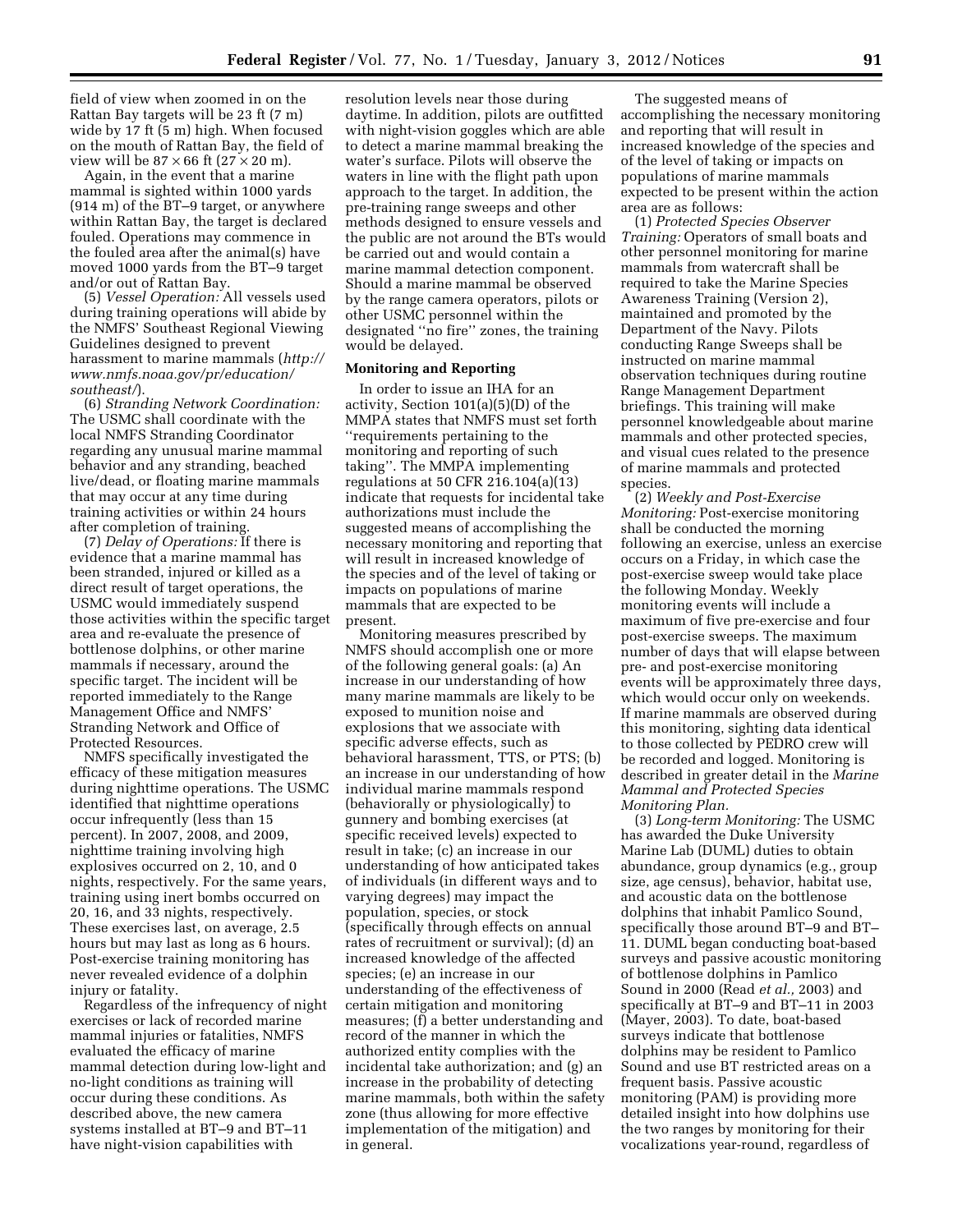weather conditions or darkness. In addition to these surveys, DUML scientists are testing a real-time PAM system at BT–9 that will allow automated detection of bottlenose dolphin whistles, providing another method of detecting dolphins prior to training operations. Although it is unlikely this PAM system will be active for purposes of implementing mitigation measures before an exercise prior to expiration of the proposed IHA, it will be operational for future MMPA incidental take authorizations.

(4) *Reporting:* The USMC will submit a report to NMFS within 90 days after expiration of the IHA or, if a subsequent incidental take authorization is requested, within 120 days prior to

expiration of the IHA. The report will summarize the type and amount of training exercises conducted, all marine mammal observations made during monitoring, and if mitigation measures were implemented. The report will also address the effectiveness of the monitoring plan in detecting marine mammals.

# **Estimated Take by Incidental Harassment**

The following provides the USMC's model for take of dolphins from explosives (without consideration of mitigation and with the conservative assumption that all explosives will land in the water and not on the targets or land) and potential for direct hits and

NMFS' analysis of potential harassment from small vessel and aircraft operations.

The method to estimate the number of marine mammals potentially taken by the specified activities is based on dolphin density, the amount and type of ordnance proposed, and distances to NMFS' harassment threshold criteria. The acoustic criteria for underwater detonations are comprehensively explained in NMFS' proposed IHA **Federal Register** notice for this action (75 FR 32398, June 8, 2010) and consider hearing and physiological damage and behavioral harassment for single and multiple explosions (Table 1).

| TABLE 1—EFFECTS, CRITERIA, AND THRESHOLDS FOR IMPULSIVE SOUNDS |  |  |  |  |
|----------------------------------------------------------------|--|--|--|--|
|----------------------------------------------------------------|--|--|--|--|

| Effect                            | Criteria                                      | Metric                                                                                                                                                                           | Threshold                                                                   | Effect     |
|-----------------------------------|-----------------------------------------------|----------------------------------------------------------------------------------------------------------------------------------------------------------------------------------|-----------------------------------------------------------------------------|------------|
| Mortality                         | Onset of Extensive<br>Lung Injury.            | Goertner modified positive impulse                                                                                                                                               | indexed to 30.5 psi-msec (assumes 100<br>percent small animal at 26.9 lbs). | Mortality. |
| Injurious Physio-<br>logical.     | 50 percent Tym-<br>panic Membrane<br>Rupture. |                                                                                                                                                                                  | 1.17 in-lb/in <sup>2</sup> (about 205 dB re:<br>microPa <sup>2</sup> -sec). | Level A.   |
| Injurious Physio-<br>logical.     | Onset Slight Lung<br>Injury.                  | Goertner modified positive impulse                                                                                                                                               | indexed to 13 psi-msec (assumes 100<br>percent small animal at 26.9 lbs).   | Level A.   |
| Non-injurious Physio-<br>logical. | <b>TTS</b>                                    | Greatest energy flux density level in any<br>$1/3$ -octave band ( $> 100$ Hz for toothed<br>whales and $> 10$ Hz for baleen<br>whales)—for total energy over all ex-<br>posures. |                                                                             | Level B.   |
| Non-injurious Physio-<br>logical. | <b>TTS</b>                                    | Peak pressure over all exposures                                                                                                                                                 |                                                                             | Level B.   |
| Non-injurious Behav-<br>ioral.    | <b>Multiple Explosions</b><br>Without TTS.    | $1/3$ -octave ( $> 100$ Hz for toothed<br>whales and $> 10$ Hz for baleen<br>whales)—for total energy over all ex-<br>posures (multiple explosions only).                        |                                                                             | Level B.   |

To calculate take, the distances to which animals may be harassed were considered along with dolphin density. The density estimate from Read *et al.*  (2003) was used to calculate take from munitions firing (0.183/km2). Take calculations for munitions firing are based on 100 percent water detonation (though the goal of training is to hit the targets), and do not consider preexercise monitoring or mitigation. Therefore, take estimates can be considered conservative.

Based on dolphin density and amount of munitions expended, there is very low potential for Level A harassment, serious injury, or mortality and monitoring and mitigation measures are anticipated to further negate this potential. Accordingly, NMFS is not

authorizing these levels of take. In total, from firing of explosive ordnances, the USMC is requesting, and NMFS is proposing to issue, the incidental take of 25 bottlenose dolphins from Level B harassment (Table 2). This take estimation is described in greater detail in the **Federal Register** proposed IHA notice (76 FR 71535; November 18, 2011).

| Ordnance type | Level $B$ —<br>Behavioral<br>(177 dB re 1<br>microPa <sup>2</sup> -s) | Level B-TTS<br>$(23 \text{ psi})$ | Level A-lnjurious<br>(205 dB re 1)<br>microPa <sup>2</sup> -s or 13<br>psi) | Mortality<br>$(30.5 \text{ psi})$ |
|---------------|-----------------------------------------------------------------------|-----------------------------------|-----------------------------------------------------------------------------|-----------------------------------|
|               | N/A<br>N/A<br>2.55                                                    | 4.97<br>3.39<br>N/A               | 0.17<br>0.09<br>0.05                                                        | 0.06<br>0.03<br>0.00              |
|               | 12.60<br>N/A                                                          | N/A<br>0.87                       | 0.16<br>0.03                                                                | 0.01<br>0.01                      |
| Total         | 15.15                                                                 | 9.23                              | 0.5                                                                         | 0.11                              |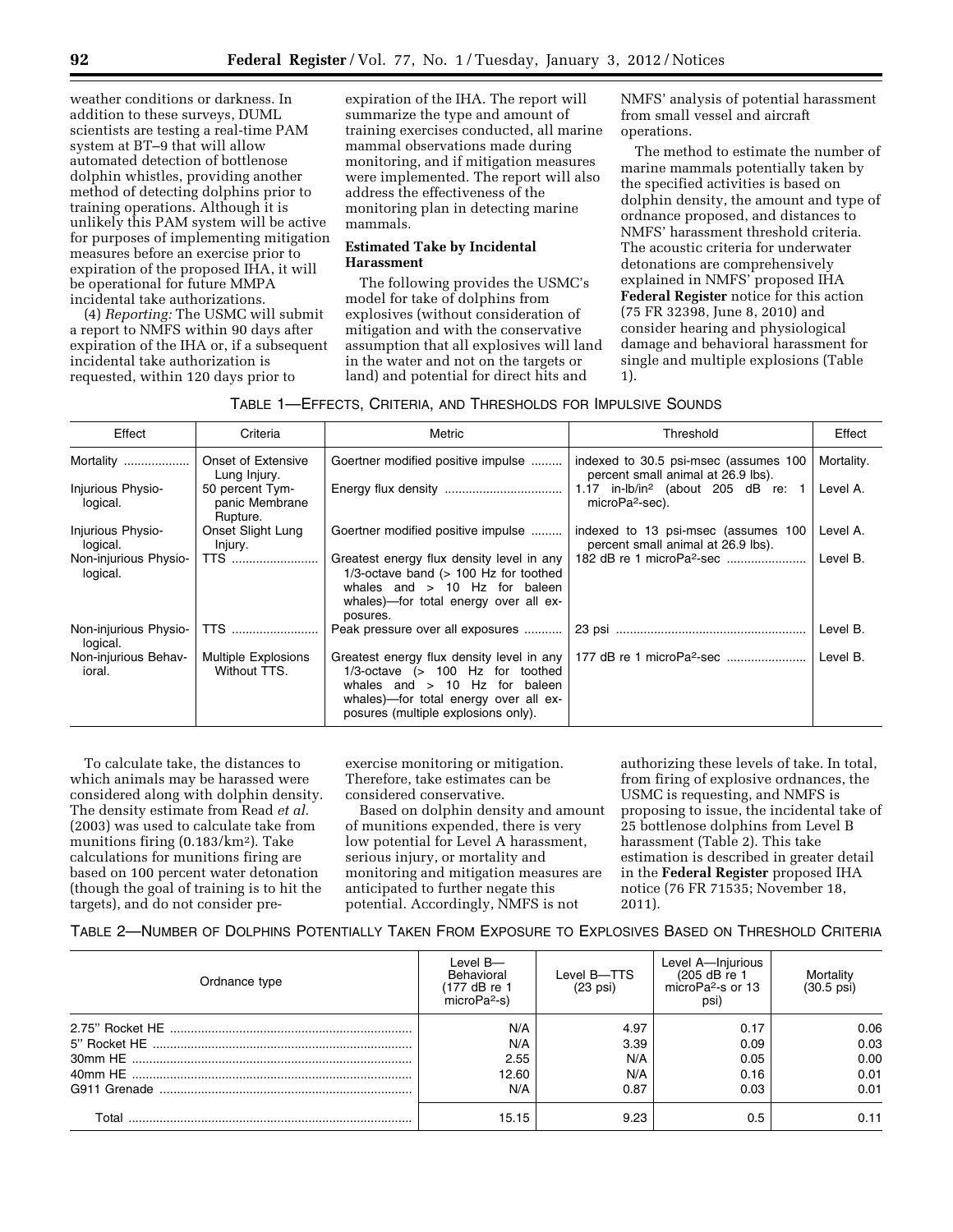As described in the proposed IHA **Federal Register** notice for this action, the USMC and NMFS have determined that the chance of take from direct hit and vessel operation is discountable. The probability of hitting a bottlenose dolphin at the BTs can be derived as follows: Probability = dolphin's dorsal surface area \* density of dolphins. The estimated dorsal surface area of a bottlenose dolphin is  $1.425 \text{ m}^2$  (or the average length of 2.85 m times the average body width of 0.5 m). Thus, using Read *et al.* (2003)'s density estimate of 0.183 dolphins/km2, without consideration of mitigation and monitoring implementation, the probability of a dolphin being hit in the waters of BT–9 is 2.61 x 107 and of BT– 11 is 9.4 x 108. Using the proposed levels of ordnance expenditures at each in-water BT (Tables 4 and 5) and taking into account that only 36 percent of the ordnance deployed at BT–11 is over water, as described in the application, the estimated potential number of ordnance strikes on a marine mammal per year is 0.263 at BT–9 and 0.034 at BT–11. It will take approximately three years of ordnance deployment at the BTs before it will be likely or probable that one bottlenose dolphin will be struck by deployed inert ordnance. Again, these estimates are without consideration to proposed monitoring and mitigation measures. The USMC is proposing three methods of exercise monitoring (i.e., PEDRO, cold pass, and range cameras). When considering the implementation of the mitigation and monitoring measures described above, the chance of a marine mammal being taken by direct hit is discountable.

Interactions with vessels are not a new experience for bottlenose dolphins in Pamlico Sound. Pamlico Sound is heavily used by recreational, commercial (e.g., fishing, daily ferry service, tugs), and military (including the Navy, Air Force, and Coast Guard) vessels year-round. The NMFS' Southeast Regional Office has developed marine mammal viewing guidelines to educate the public on how to responsibly view marine mammals in the wild and avoid causing a take (*[http://www.nmfs.noaa.gov/pr/](http://www.nmfs.noaa.gov/pr/education/southeast)  [education/southeast](http://www.nmfs.noaa.gov/pr/education/southeast)*). The guidelines recommend that vessels should remain a minimum of 50 yards (46 m) from a dolphin, operate vessels in a predictable manner, avoid excessive speed or sudden changes in speed or direction in the vicinity of animals, and not to pursue, chase, or separate a group of animals. The USMC will abide by these guidelines to the fullest extent practicable. The USMC will not engage

in high speed exercises should a marine mammal be detected within the immediate area prior to training commencement and will not chase or pursue dolphins.

Based on the description of the action, the other activities regularly occurring in the area, the species that may be exposed to the activity and their observed behaviors in the presence of vessel traffic, and the implementation of measures to avoid vessel strikes, NMFS believes it is unlikely that the operation of vessels during surface-to-surface maneuvers will result in the take of any marine mammals, whether in the form of behavioral harassment,injury, serious injury, or mortality.

Aircraft will move swiftly through the area and will typically fly approximately 914 m (2999 ft) from the water's surface before dropping unguided munitions and above 4572 m (15,000 ft) for precision-guided munitions bombing. While the aircraft may approach as low as 152 m (500 ft) to drop a bomb, this is not the norm and will not be done around marine mammals. Regional whale watching guidelines advise aircraft to maintain a minimum altitude of 300 m (1000 ft) above all marine mammals, including small odontocetes, and to not circle or hover over the animals to avoid harassment. NMFS' approach regulations limit aircraft from flying below 300 m (1000 ft) over a humpback whale (*Megaptera novaeangliae*) in Hawaii, a known calving ground, and limit aircraft from flying over North Atlantic right whales (*Eubalaena glacialis*) closer than 460 m (1509 ft). Given that USMC aircraft will not fly below 300 m on the approach, will not engage in hovering or circling the animals, and will not drop to the minimal altitude of 152 m if a marine mammal is in the area, NMFS believes it is unlikely that the operation of aircraft, as described above, will result in take of bottlenose dolphins in Pamlico Sound.

# **Negligible Impact and Small Numbers Analysis and Determination**

Pursuant to NMFS' regulations implementing the MMPA, an applicant is required to estimate the number of animals that will be ''taken'' by the specified activities (i.e., takes by harassment only, or takes by harassment, injury, serious injury, and/ or death). This estimate informs the analysis that NMFS must perform to determine whether the activity will have a ''negligible impact'' on the species or stock. NMFS has defined ''negligible impact'' in 50 CFR 216.103 as: ''an impact resulting from the

specified activity that cannot be reasonably expected to, and is not reasonably likely to, adversely affect the species or stock through effects on annual rates of recruitment or survival.'' A negligible impact finding is based on the lack of likely adverse effects on annual rates of recruitment or survival (i.e., population-level effects). An estimate of the number and manner of takes, alone, is not enough information on which to base a negligible impact determination. NMFS must also consider other factors, such as the likely nature of any responses (their intensity, duration, etc.), the context of any responses (critical reproductive time or location, migration, etc.), or any of the other variables mentioned in the first paragraph (if known), as well as the number and nature of estimated Level A takes, the number of estimated mortalities, and effects on habitat.

The USMC has been conducting gunnery and bombing training exercises at BT–9 and BT–11 for years and, to date, no dolphin injury or mortality has been attributed to these military training exercises. The USMC has a history of notifying the NMFS stranding network when any injured or stranded animal comes ashore or is spotted by personnel on the water. Therefore, stranded animals have been examined by stranding responders, further confirming that it is unlikely training contributes to marine mammal injuries or deaths. Due to the implementation of the aforementioned mitigation measures, no take by Level A harassment or serious injury or mortality is anticipated nor is any authorized in the IHA. NMFS is authorizing 25 Level B harassment takes associated with training exercises.

The USMC has proposed a 1,000-yard (914 m) safety zone around BT–9, a conservative measure considering that the distance to NMFS explosive Level B harassment threshold is 228 yards (209 m). They also will consider an area fouled if any dolphins are spotted within 1000 yards (914 m) of the target area at BT–9, or anywhere within Raritan Bay (where BT–11 is located). The Level B harassment takes allowed for in the IHA will likely result in dolphins being temporarily behaviorally affected by bombing or gunnery exercises. In addition, takes may be attributed to animals not using the area when exercises are occurring; however, this is difficult to calculate. Instead, NMFS looks at whether the specified activities occur during times or within habitat important to vital life functions to better inform its negligible impact determination.